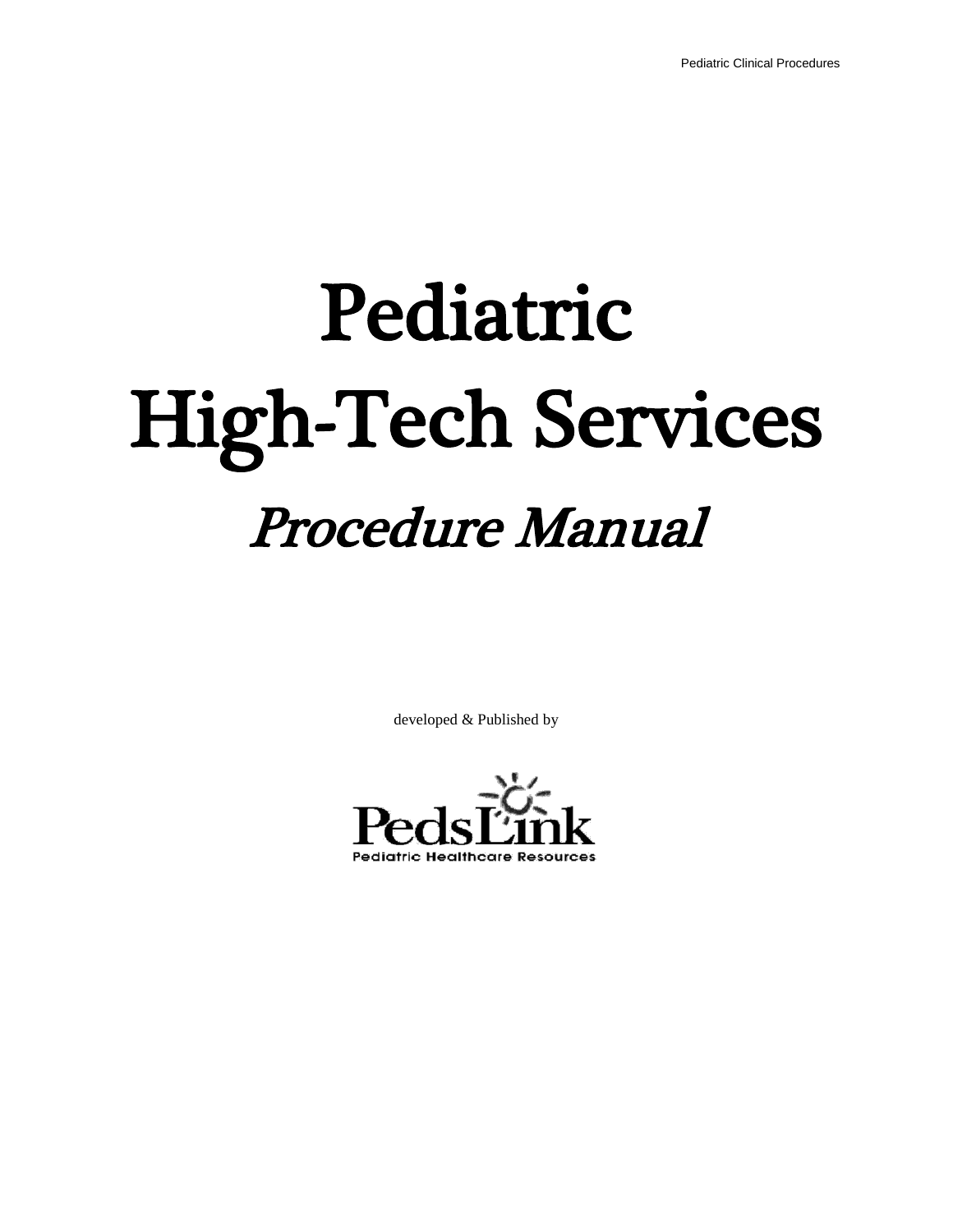# **Table of Contents**

#### Procedure Number



#### **DURABLE MEDICAL EQUIPMENT**



#### **IV PLACEMENT, MAINTENANCE & CARES**

| Central Line Catheter - Administration of IVP Medication IV-100 |  |
|-----------------------------------------------------------------|--|
|                                                                 |  |
|                                                                 |  |
|                                                                 |  |
|                                                                 |  |
|                                                                 |  |
|                                                                 |  |
|                                                                 |  |
|                                                                 |  |
|                                                                 |  |
|                                                                 |  |
|                                                                 |  |
|                                                                 |  |
|                                                                 |  |
|                                                                 |  |
|                                                                 |  |
|                                                                 |  |
|                                                                 |  |
|                                                                 |  |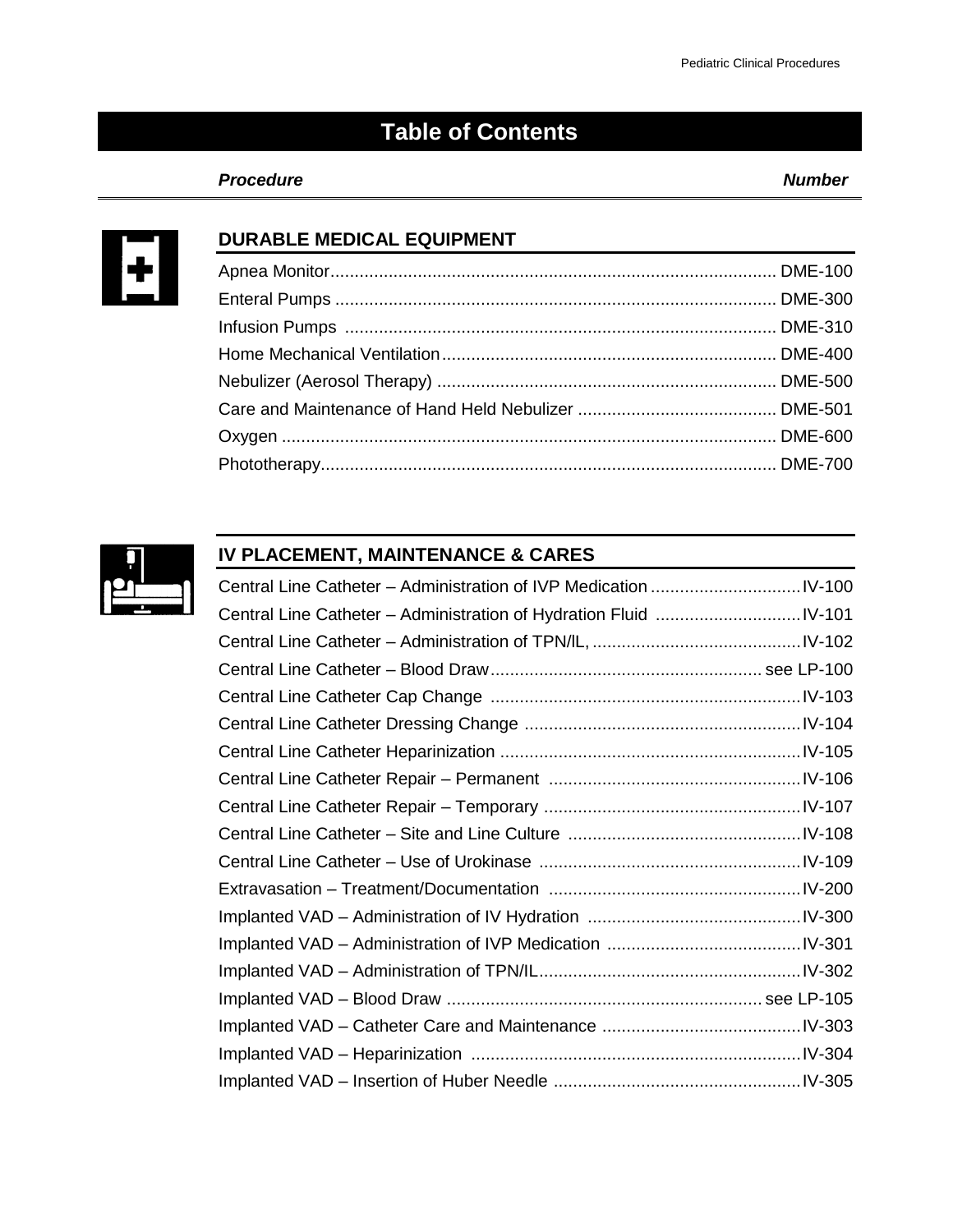

#### **IV PLACEMENT, MAINTENANCE & CARES (continued)**

| Peritoneal Dialysis Catheter - Exit Site Cleaning & Dressing Change IV-500 |  |
|----------------------------------------------------------------------------|--|
|                                                                            |  |
|                                                                            |  |
|                                                                            |  |
|                                                                            |  |
|                                                                            |  |
|                                                                            |  |
|                                                                            |  |
|                                                                            |  |
|                                                                            |  |
|                                                                            |  |
|                                                                            |  |
|                                                                            |  |
|                                                                            |  |



## **ENTERAL THERAPY**

| Continuous Drip Feeding Utilizing Infusion Pump via                   |  |
|-----------------------------------------------------------------------|--|
|                                                                       |  |
| Administration of Tube Feeding - Bolus, Bag Method ProcedureET-103    |  |
| Administration of Tube Feeding - Bolus Syringe Method ProcedureET-104 |  |
| Administration of Medications through Nasogastric, Gastrostomy or     |  |
|                                                                       |  |